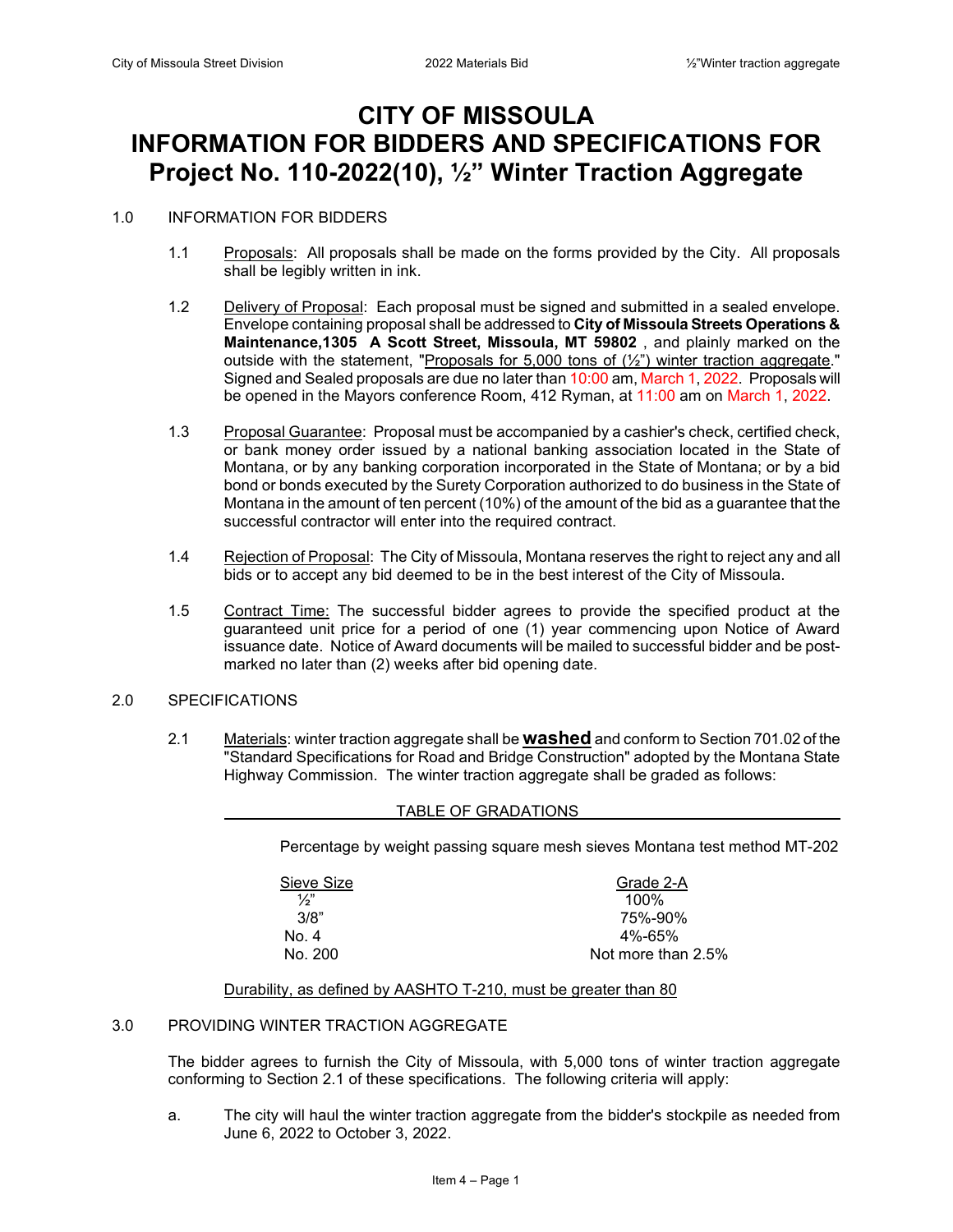- b. The bidder's stockpile shall be located within five miles of the Missoula City limits.
- c. The city agrees to remove all 5,000 tons of aggregate by October 3, 2022.
- d. The bidder shall load the winter traction aggregate into the city trucks during the city workweek as required by the city.
- e. Payment shall be made on a tonnage winter traction aggregate loaded and hauled basis.

#### 4.0 TESTING

The successful bidder shall provide current durability and gradation tests adhering to specifications listed in Section No. 2. **No winter traction aggregate will be purchased until current and passing gradation and durability tests are received by Street Superintendent**. Passing tests must be provided to City at bidder's expense.

### 5.0 METHOD OF MEASUREMENT AND BASIS OF PAYMENT

- a. Winter traction aggregate shall be paid for at a unit price bid per ton as furnished to the city. Payment shall be full compensation for labor, equipment, materials and incidentals necessary to furnish the material in full compliance with the Specifications.
- b. No payment will be made for material that is rejected for any deviations from these specifications.
- c. Tonnage shall be measured by certified scales provided by the supplier or on public scales most accessible to the source. Each vehicle used in transporting winter traction aggregate shall be weighed completely empty and again after loading. The difference in weights will be used as a basis for computing the tonnage on a 2,000 pound ton.
- d. The listed quantities are based on preliminary project programming, which is subject to change. The City reserves the right to vary the quantities of each line item and may alter tonnage without additional price negotiation.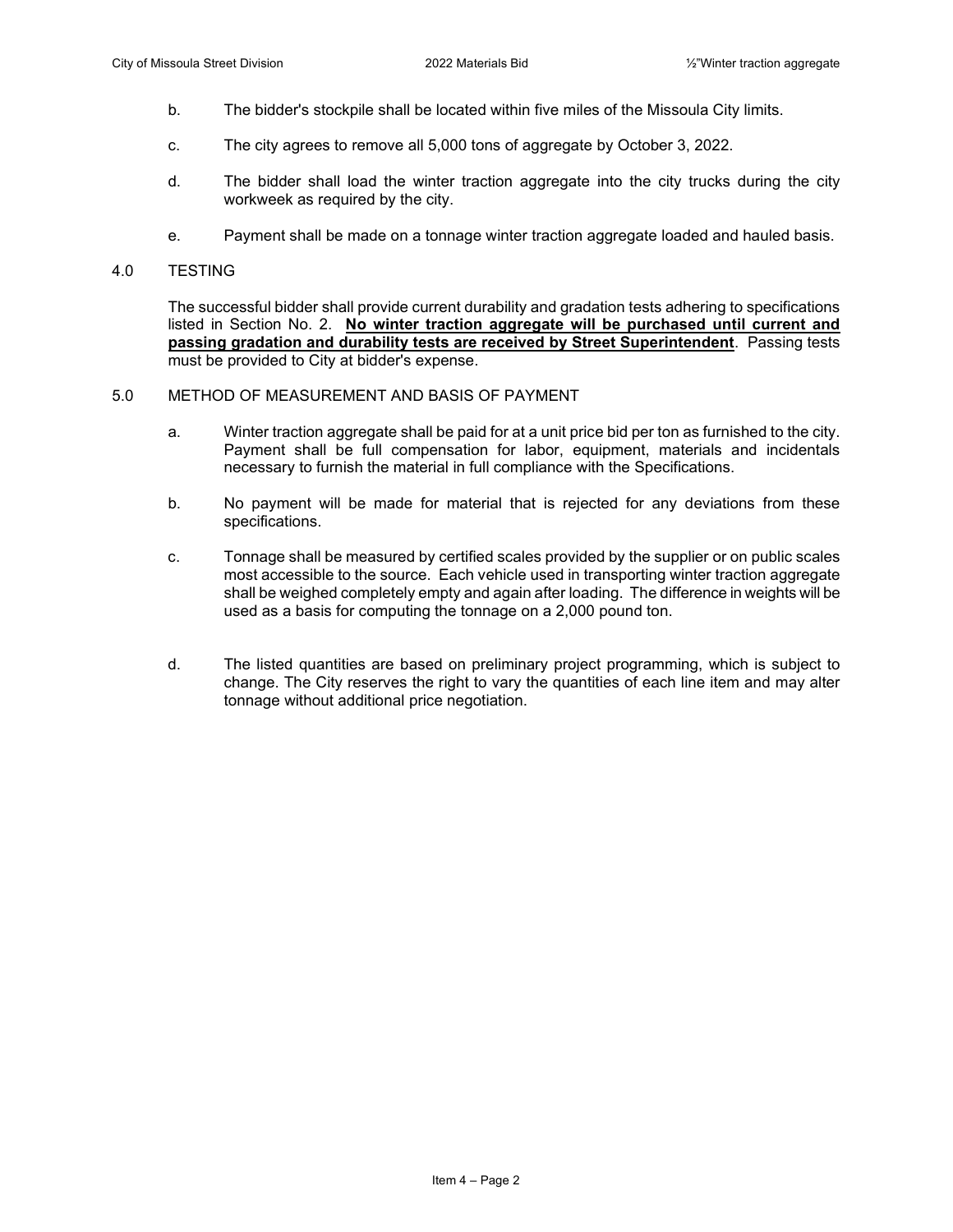## **PUBLIC WORKS PROJECT NO. 110-2022 (10)**

### **PROPOSAL FOR FURNISHING WINTER TRACTION AGGREGATE**

The undersigned bidder having examined the specifications for bid, hereby proposes to provide **5,000 tons** of winter traction aggregate to the City of Missoula, Montana, complete in accordance with the specifications on file in the office of the City Engineer for the prices quoted in this proposal.

The undersigned bidder further agrees that the only persons or parties interested in this proposal are in all respects fair and without fraud; that it is made without collusion with any officials or employees of the City of Missoula, and that the proposal is made without any connection or collusion with any person making another proposal.

| Enclosed herewith is a                                                                     | as a proposal guarantee, in the amount of |
|--------------------------------------------------------------------------------------------|-------------------------------------------|
| ten percent of bid, or                                                                     | Dollars, (\$                              |
| which the undersigned agrees is to be forfeited to and become the property of the City of  |                                           |
| Missoula as liquidated damages, should this proposal be accepted and the contract          |                                           |
| awarded to him and he fails to deliver the materials in the form prescribed, but otherwise |                                           |
| the proposal guarantee shall be returned to the undersigned upon signing of the contract.  |                                           |

The undersigned bidder further agrees that pursuant to Section 18-1-102 Montana Code Annotated, the City is required to provide purchasing preferences to resident Montana vendors and/or for products made in Montana against the bid of a nonresident if the state of the nonresident enforces a preference for residents.

In submitting this bid, it is understood that the City of Missoula reserves the right to reject any and all bids, to delete certain items, and to postpone award for a reasonable time.

The undersigned bidder certifies that he understands and accepts the manner of payment of the cost of materials for this bid item.

The undersigned bidder certifies that he has received and duly considered the following Addenda to the specifications and the following revisions or additions to the plans:

| Addenda: No. | Dated |  |
|--------------|-------|--|
| Addenda: No. | Dated |  |
| Addenda: No. | Dated |  |
| Addenda: No. | Dated |  |